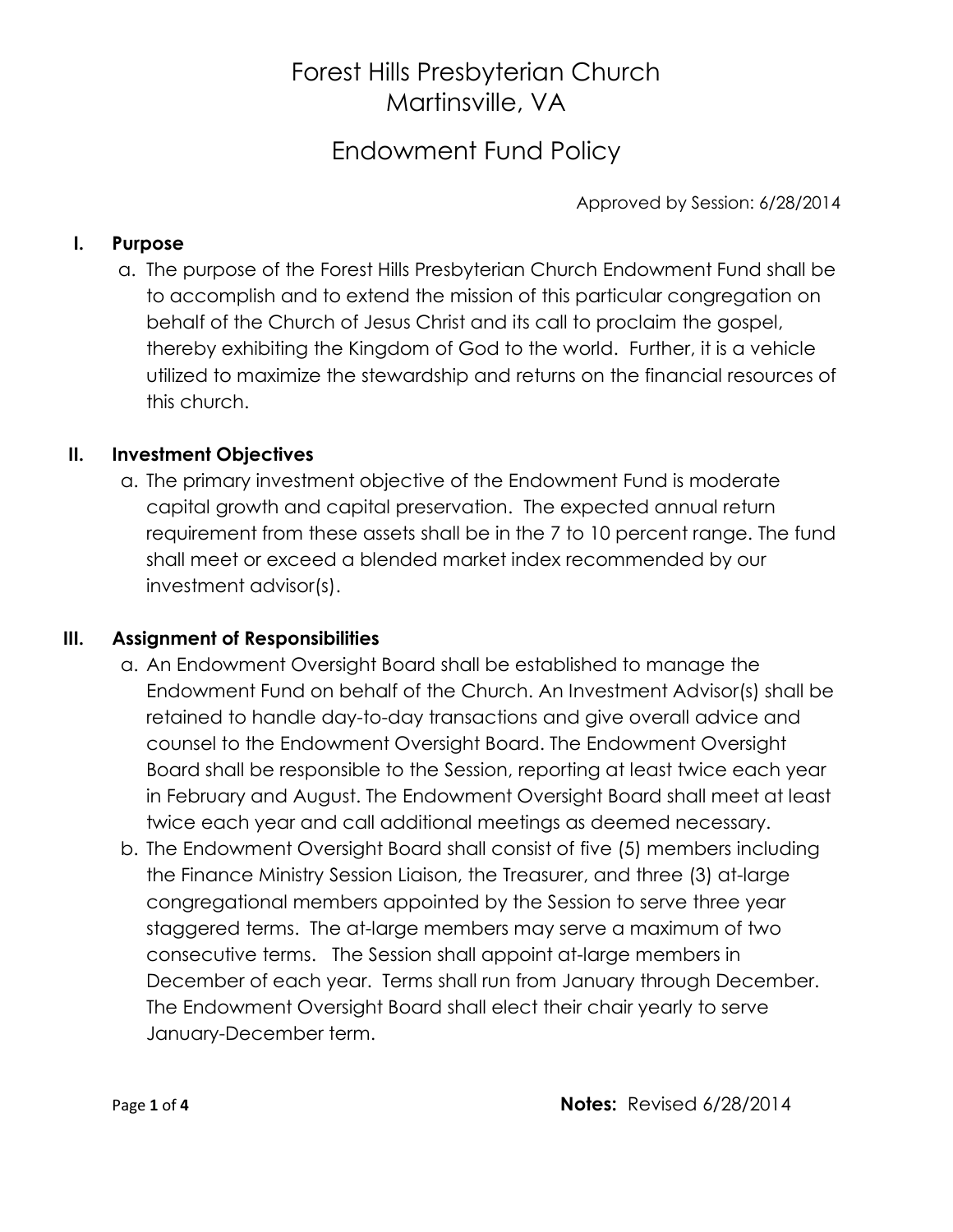### **IV. Investment Policy**

a. Understanding that risk is present in all types of securities and investment styles, the Session recognizes that some degree of risk is necessary to produce long-term investment returns that are sufficient to meet the Endowment Fund's objectives. However, the investment advisor(s) is to make reasonable efforts to control risk, aware of the directive for moderate capital growth and capital preservation. The Endowment Board and the advisor(s) shall evaluate investments at least quarterly to ensure that the risk assumed is commensurate with the given objectives of the Endowment Fund. Consideration by the Endowment Oversight Board shall be given to assure reduced risk and capital preservation for a base of \$300,000.

#### **V. Stewardship for Endowment Fund**

a. The Session shall ensure contributions to the Endowment Fund are encouraged throughout the year, but with elevated focus during annual stewardship drive(s). The Endowment Oversight Board, working in conjunction with the Session, will initiate an annual process to encourage gifts to the Endowment. This shall be done outside the annual General Fund financial stewardship drive.

#### **VI. Utilization of Endowment Fund**

- a. The Endowment Fund is a blessing to our church and shall be utilized predominantly for mission and non-recurring capital expenditures. Further, it is a resource available to meet any financial need and obligation as approved by the Session.
- b. The Session shall, as part of the annual budget process, develop and approve specific annual line item spend amounts from the Endowment Fund based on the following principles:
	- i. Expenditures from the Endowment Fund shall be in alignment with the current Forest Hills Presbyterian Church Vision statement.
	- ii. Greater consideration shall be given for mission and capital spends where Forest Hills Presbyterian Church members have passion and ongoing relationships (versus simply providing funding).
	- iii. Partnerships with other churches, the community or other aligned organizations shall be encouraged where appropriate.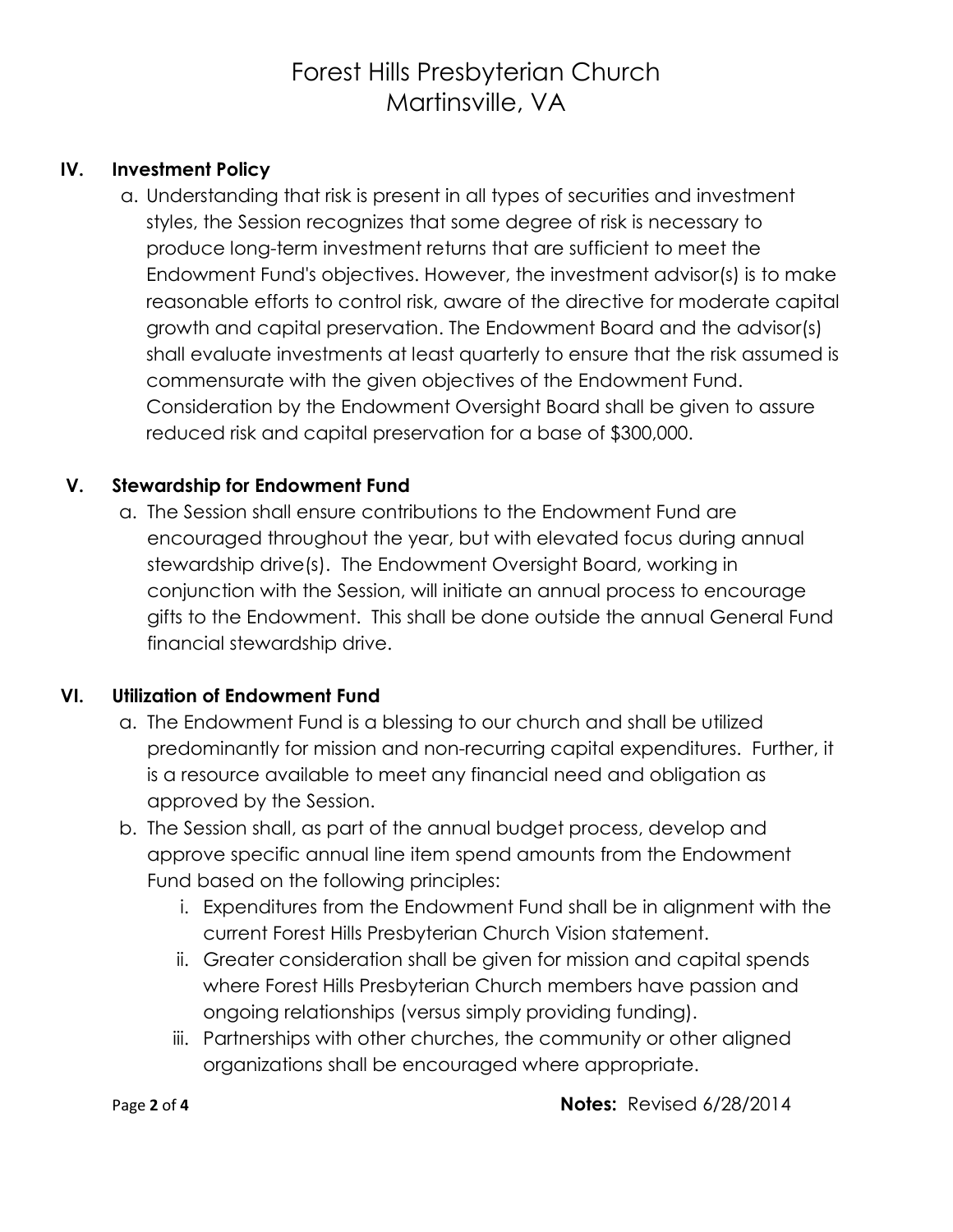- iv. Grants and matching fund challenges shall be considered to maximize participation, stewardship, communication, and financial resources.
- v. Endowment Fund expenditures shall be considered as an investment in our mission, facility, and/or people for the accomplishment of our Vision.
- c. Consideration for the annual budgeted spend amount from the Endowment Fund shall be based upon:
	- i. Matthew 25, where we are called not to bury our talents and resources, but rather to be good and faithful servants and stewards, trusting in God and investing in His kingdom
	- ii. Magnitude and importance of opportunities and needs identified to advance the Vision of our church
	- iii. Prioritization of spend based on need and alignment with current Vision
	- iv. Long term mission and capital spend needs foreseen by our church and the anticipated future spend from the Endowment Fund
	- v. Investment performance of the Endowment Fund during the previous two year period and projected performance during future quarters
	- vi. Target annual total spend budget from the Endowment Fund at approximately 5% of the fund average balance for the previous eight quarters
	- vii. Maintain a minimum balance within the Endowment Fund of not less than \$300,000
- d. As needs and opportunities are identified, additional unbudgeted expenditures from the Endowment Fund may be approved by the Session in alignment with the preceding principles and current Forest Hills Presbyterian Church Vision.
- e. When the total annual spend from the Endowment Fund exceeds 10% of the fund value, consideration shall be given for long-term 5-10 year reductions in annual budget target amounts from 5% to 4% as well as reductions for unbudgeted spend.